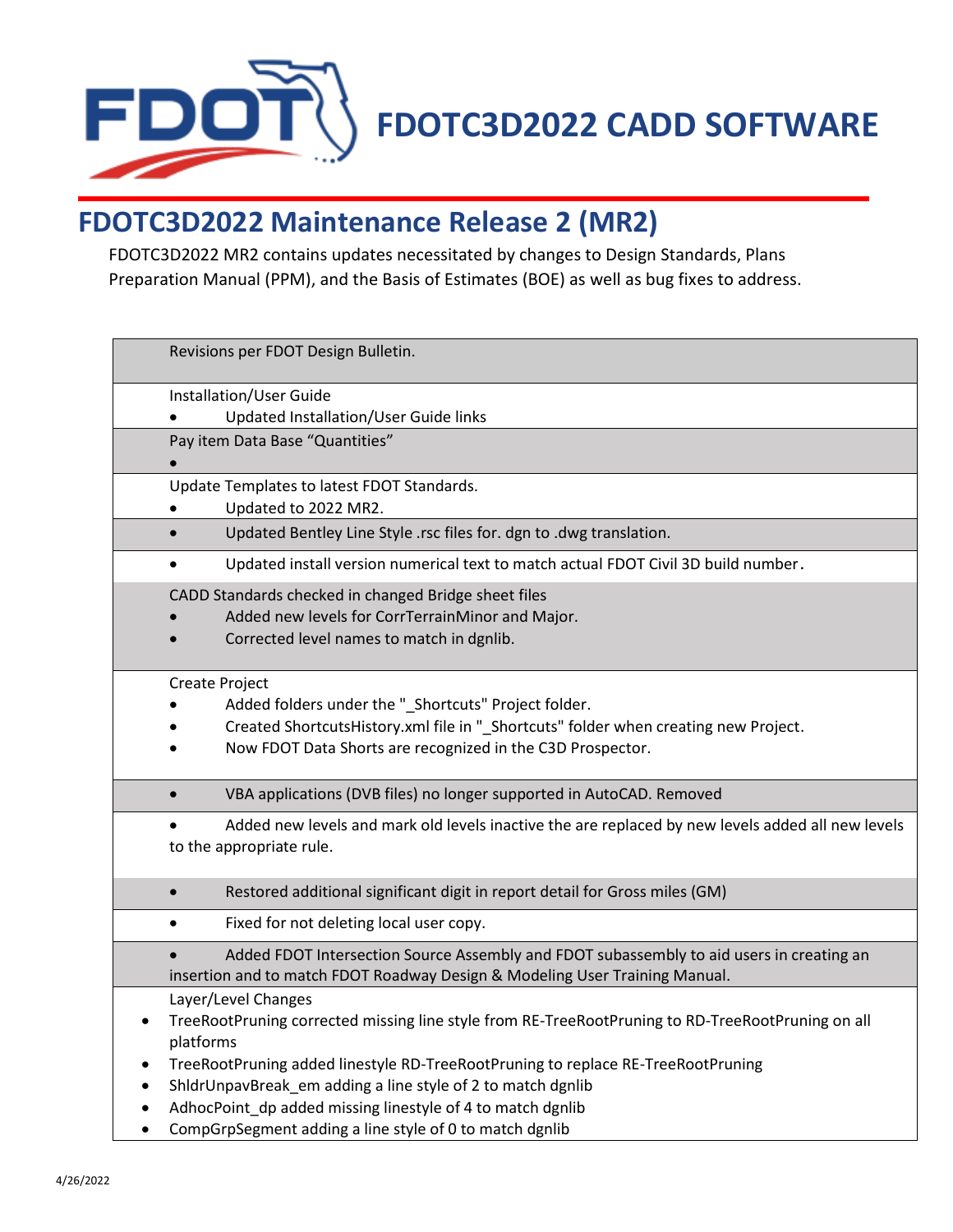- CompGrpBeams adding a line style of 0 to match dgnlib
- CompGrpSubstructure adding a line style of 0 to match dgnlib
- Rebar-Bm-9-GL\_pm set weight of GL to 0 it was correct in dgnlib but not updated in CSM until 04-18-2022
- Rebar-Bm-8-GL pm set weight of GL to 0 it was correct in dgnlib but not updated in CSM until 04-18-2022
- Rebar-Bm-7-GL pm set weight of GL to 0 it was correct in dgnlib but not updated in CSM until 04-18-2022
- Rebar-Bm-6-GL\_pm set weight of GL to 0 it was correct in dgnlib but not updated in CSM until 04-18-2022
- Rebar-Bm-5-GL pm set weight of GL to 0 it was correct in dgnlib but not updated in CSM until 04-18-2022
- Rebar-Bm-4-GL\_pm set weight of GL to 0 it was correct in dgnlib but not updated in CSM until 04-18-2022
- Rebar-Bm-3-GL\_pm set weight of GL to 0 it was correct in dgnlib but not updated in CSM until 04-18-2022
- Rebar-Bm-2-GL\_pm set weight of GL to 0 it was correct in dgnlib but not updated in CSM until 04-18-2022
- Rebar-Bm-1-GL\_pm set weight of GL to 0 it was correct in dgnlib but not updated in CSM until 04-18-2022
- Rebar-Bm-15-GL\_pm set weight of GL to 0 it was correct in dgnlib but not updated in CSM until 04-18- 2022
- Rebar-Bm-14-GL\_pm set weight of GL to 0 it was correct in dgnlib but not updated in CSM until 04-18- 2022
- Rebar-Bm-13-GL\_pm set weight of GL to 0 it was correct in dgnlib but not updated in CSM until 04-18- 2022
- Rebar-Bm-12-GL\_pm set weight of GL to 0 it was correct in dgnlib but not updated in CSM until 04-18- 2022
- Rebar-Bm-11-GL pm set weight of GL to 0 it was correct in dgnlib but not updated in CSM until 04-18-2022
- Rebar-Bm-10-GL\_pm set weight of GL to 0 it was correct in dgnlib but not updated in CSM until 04-18- 2022
- IntBentFootConc\_pm weight (3) was correct in dgnlib but never set in CSM until 04-18-2022
- IntBentColumnConc\_pm weight (3) was correct in dgnlib but never set in CSM until 04-18-2022
- IntBentCapConc\_pm weight (3) was correct in dgnlib but never set in CSM until 04-18-2022
- EndBentFootConc\_pm weight (3) was correct in dgnlib but never set in CSM until 04-18-2022
- EndBentColumnConc pm weight (3) was correct in dgnlib but never set in CSM until 04-18-2022
- EndBentCapConc\_pm weight (3) was correct in dgnlib but never set in CSM until 04-18-2022
- BearingSeatConc\_pm color changed to 55 from dgnlib color is correct in dgnlib never corrected in CSM until 04-18-2022
- WallMSEPanel pm color changed to 141 from dgnlib color is correct in dgnlib never corrected in CSM until 04-18-2022
- WallConc\_pm color changed to 6 from dgnlib color is correct in dgnlib never corrected in CSM until 04-18-2022
- BarrierWallConc\_pm color changed to 27 from dgnlib color is correct in dgnlib never corrected in CSM until 04-18-2022
- Whaler color 142 from ss10 updating standards
- Rebar-Sgmt-9\_pm color changed to 38 from dgnlib color is correct in dgnlib never corrected in CSM until 04-18-2022
- Rebar-Sgmt-8\_pm color changed to 38 from dgnlib color is correct in dgnlib never corrected in CSM until 04-18-2022
- Rebar-Sgmt-7\_pm color changed to 38 from dgnlib color is correct in dgnlib never corrected in CSM until 04-18-2022
- Rebar-Sgmt-6\_pm color changed to 38 from dgnlib color is correct in dgnlib never corrected in CSM until 04-18-2022
- Rebar-Sgmt-5 pm color changed to 38 from dgnlib color is correct in dgnlib never corrected in CSM until 04-18-2022
- Rebar-Sgmt-4\_pm color changed to 38 from dgnlib color is correct in dgnlib never corrected in CSM until 04-18-2022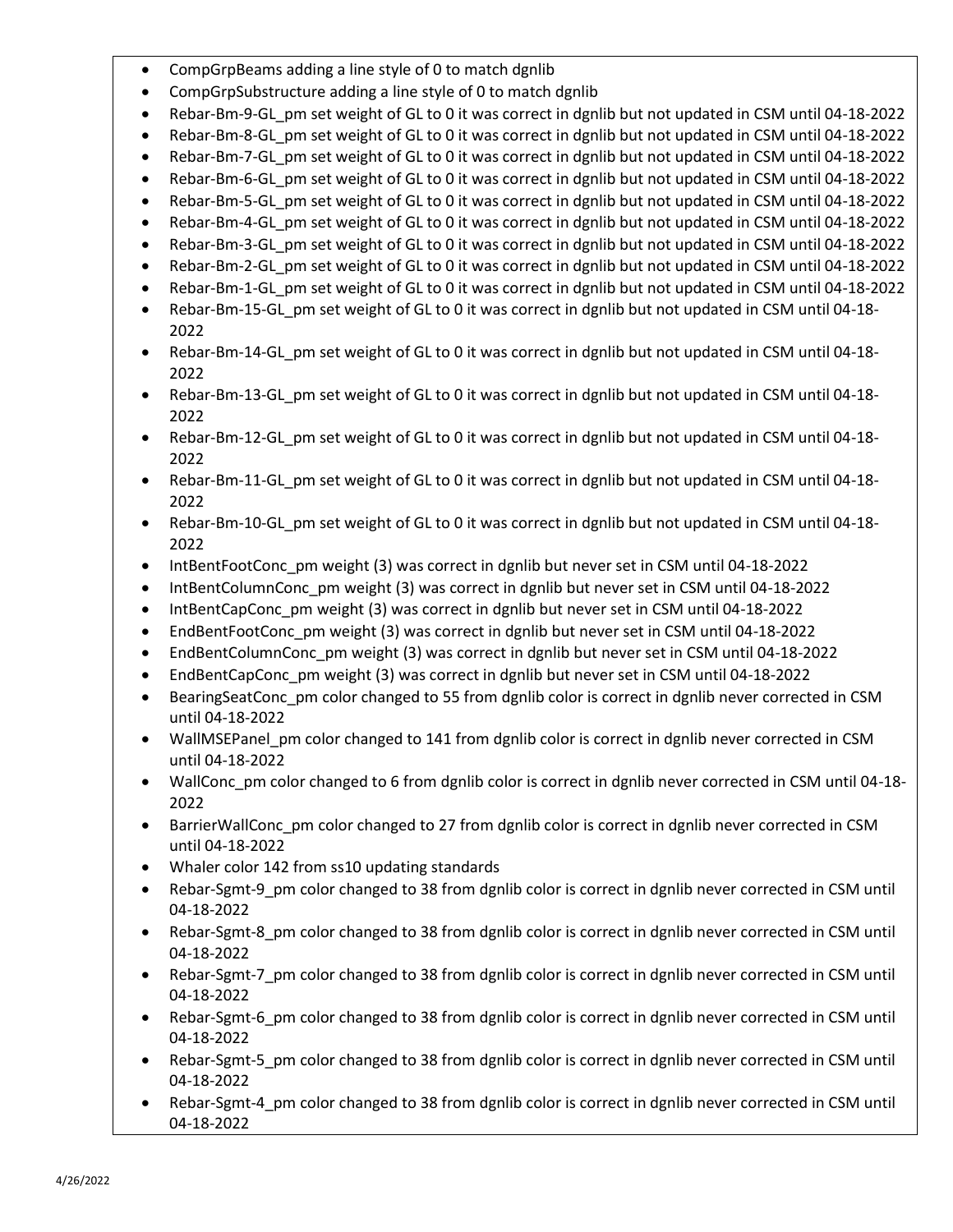- Rebar-Sgmt-3 pm color changed to 38 from dgnlib color is correct in dgnlib never corrected in CSM until 04-18-2022
- Rebar-Sgmt-2 pm color changed to 38 from dgnlib color is correct in dgnlib never corrected in CSM until 04-18-2022
- Rebar-Sgmt-15 pm color changed to 38 from dgnlib color is correct in dgnlib never corrected in CSM until 04-18-2022
- Rebar-Sgmt-14 pm color changed to 38 from dgnlib color is correct in dgnlib never corrected in CSM until 04-18-2022
- Rebar-Sgmt-13 pm color changed to 38 from dgnlib color is correct in dgnlib never corrected in CSM until 04-18-2022
- Rebar-Sgmt-12 pm color changed to 38 from dgnlib color is correct in dgnlib never corrected in CSM until 04-18-2022
- Rebar-Sgmt-11\_pm color changed to 38 from dgnlib color is correct in dgnlib never corrected in CSM until 04-18-2022
- Rebar-Sgmt-10 pm color changed to 38 from dgnlib color is correct in dgnlib never corrected in CSM until 04-18-2022
- Rebar-Sgmt-1 pm color changed to 38 from dgnlib color is correct in dgnlib never corrected in CSM until 04-18-2022
- Rebar-Ped-9\_pm color changed to 55 from dgnlib color is correct in dgnlib never corrected in CSM until 04-18-2022
- Rebar-Ped-8 pm color changed to 55 from dgnlib color is correct in dgnlib never corrected in CSM until 04-18-2022
- Rebar-Ped-7 pm color changed to 55 from dgnlib color is correct in dgnlib never corrected in CSM until 04-18-2022
- Rebar-Ped-6\_pm color changed to 55 from dgnlib color is correct in dgnlib never corrected in CSM until 04-18-2022
- Rebar-Ped-5 pm color changed to 55 from dgnlib color is correct in dgnlib never corrected in CSM until 04-18-2022
- Rebar-Ped-4\_pm color changed to 55 from dgnlib color is correct in dgnlib never corrected in CSM until 04-18-2022
- Rebar-Ped-3 pm color changed to 55 from dgnlib color is correct in dgnlib never corrected in CSM until 04-18-2022
- Rebar-Ped-2\_pm color changed to 55 from dgnlib color is correct in dgnlib never corrected in CSM until 04-18-2022
- Rebar-Ped-15\_pm color changed to 55 from dgnlib color is correct in dgnlib never corrected in CSM until 04-18-2022
- Rebar-Ped-14 pm color changed to 55 from dgnlib color is correct in dgnlib never corrected in CSM until 04-18-2022
- Rebar-Ped-13\_pm color changed to 55 from dgnlib color is correct in dgnlib never corrected in CSM until 04-18-2022
- Rebar-Ped-12\_pm color changed to 55 from dgnlib color is correct in dgnlib never corrected in CSM until 04-18-2022
- Rebar-Ped-11\_pm color changed to 55 from dgnlib color is correct in dgnlib never corrected in CSM until 04-18-2022
- Rebar-Ped-10\_pm color changed to 55 from dgnlib color is correct in dgnlib never corrected in CSM until 04-18-2022
- Rebar-Ped-1 pm color changed to 55 from dgnlib color is correct in dgnlib never corrected in CSM until 04-18-2022
- Rebar-Misc-9\_pm color changed to 20 from dgnlib color is correct in dgnlib never corrected in CSM until 04-18-2022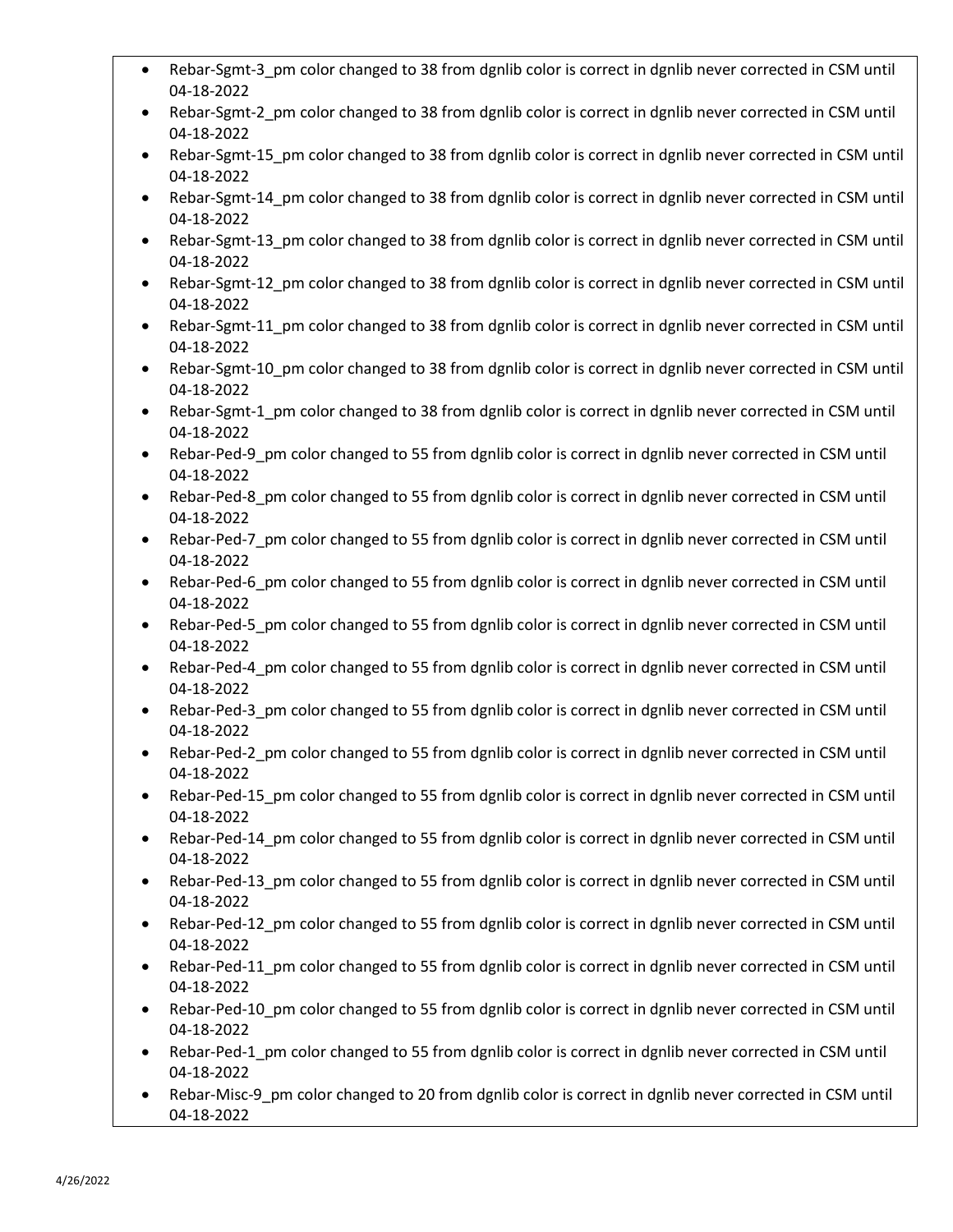- Rebar-Misc-8 pm color changed to 20 from dgnlib color is correct in dgnlib never corrected in CSM until 04-18-2022
- Rebar-Misc-7 pm color changed to 20 from dgnlib color is correct in dgnlib never corrected in CSM until 04-18-2022
- Rebar-Misc-6 pm color changed to 20 from dgnlib color is correct in dgnlib never corrected in CSM until 04-18-2022
- Rebar-Misc-5 pm color changed to 20 from dgnlib color is correct in dgnlib never corrected in CSM until 04-18-2022
- Rebar-Misc-4 pm color changed to 20 from dgnlib color is correct in dgnlib never corrected in CSM until 04-18-2022
- Rebar-Misc-3 pm color changed to 20 from dgnlib color is correct in dgnlib never corrected in CSM until 04-18-2022
- Rebar-Misc-2\_pm color changed to 20 from dgnlib color is correct in dgnlib never corrected in CSM until 04-18-2022
- Rebar-Misc-15 pm color changed to 20 from dgnlib color is correct in dgnlib never corrected in CSM until 04-18-2022
- Rebar-Misc-14 pm color changed to 20 from dgnlib color is correct in dgnlib never corrected in CSM until 04-18-2022
- Rebar-Misc-13\_pm color changed to 20 from dgnlib color is correct in dgnlib never corrected in CSM until 04-18-2022
- Rebar-Misc-12 pm color changed to 20 from dgnlib color is correct in dgnlib never corrected in CSM until 04-18-2022
- Rebar-Misc-11 pm color changed to 20 from dgnlib color is correct in dgnlib never corrected in CSM until 04-18-2022
- Rebar-Misc-10\_pm color changed to 20 from dgnlib color is correct in dgnlib never corrected in CSM until 04-18-2022
- Rebar-Misc-1 pm color changed to 20 from dgnlib color is correct in dgnlib never corrected in CSM until 04-18-2022
- Rebar-Ftg-9\_pm color changed to 2 from dgnlib color is correct in dgnlib never corrected in CSM until 04- 18-2022
- Rebar-Ftg-8 pm color changed to 2 from dgnlib color is correct in dgnlib never corrected in CSM until 04-18-2022
- Rebar-Ftg-7\_pm color changed to 2 from dgnlib color is correct in dgnlib never corrected in CSM until 04- 18-2022
- Rebar-Ftg-6\_pm color changed to 2 from dgnlib color is correct in dgnlib never corrected in CSM until 04- 18-2022
- Rebar-Ftg-5 pm color changed to 2 from dgnlib color is correct in dgnlib never corrected in CSM until 04-18-2022
- Rebar-Ftg-4\_pm color changed to 2 from dgnlib color is correct in dgnlib never corrected in CSM until 04- 18-2022
- Rebar-Ftg-3 pm color changed to 2 from dgnlib color is correct in dgnlib never corrected in CSM until 04-18-2022
- Rebar-Ftg-2\_pm color changed to 2 from dgnlib color is correct in dgnlib never corrected in CSM until 04- 18-2022
- Rebar-Ftg-14 pm color changed to 2 from dgnlib color is correct in dgnlib never corrected in CSM until 04-18-2022
- Rebar-Ftg-13 pm color changed to 2 from dgnlib color is correct in dgnlib never corrected in CSM until 04-18-2022
- Rebar-Ftg-12\_pm color changed to 2 from dgnlib color is correct in dgnlib never corrected in CSM until 04-18-2022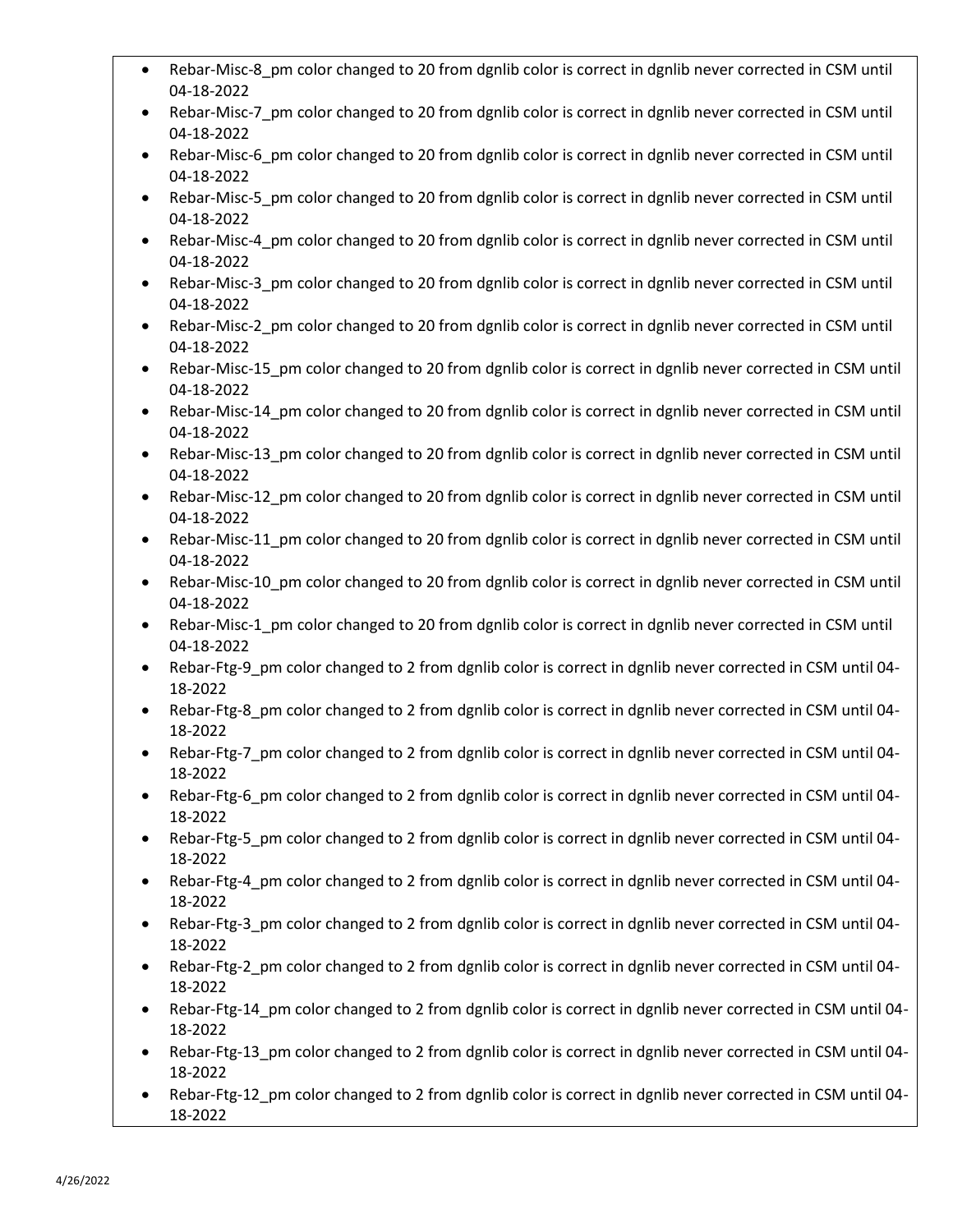- Rebar-Ftg-11 pm color changed to 2 from dgnlib color is correct in dgnlib never corrected in CSM until 04-18-2022
- Rebar-Ftg-10 pm color changed to 2 from dgnlib color is correct in dgnlib never corrected in CSM until 04-18-2022
- Rebar-Ftg-1 pm color changed to 2 from dgnlib color is correct in dgnlib never corrected in CSM until 04-18-2022
- Rebar-Fnd-9 pm color changed to 119 from dgnlib color is correct in dgnlib never corrected in CSM until 04-18-2022
- Rebar-Fnd-8 pm color changed to 119 from dgnlib color is correct in dgnlib never corrected in CSM until 04-18-2022
- Rebar-Fnd-7\_pm color changed to 119 from dgnlib color is correct in dgnlib never corrected in CSM until 04-18-2022
- Rebar-Fnd-6\_pm color changed to 119 from dgnlib color is correct in dgnlib never corrected in CSM until 04-18-2022
- Rebar-Fnd-5 pm color changed to 119 from dgnlib color is correct in dgnlib never corrected in CSM until 04-18-2022
- Rebar-Fnd-4 pm color changed to 119 from dgnlib color is correct in dgnlib never corrected in CSM until 04-18-2022
- Rebar-Fnd-3\_pm color changed to 119 from dgnlib color is correct in dgnlib never corrected in CSM until 04-18-2022
- Rebar-Fnd-2 pm color changed to 119 from dgnlib color is correct in dgnlib never corrected in CSM until 04-18-2022
- Rebar-Fnd-15 pm color changed to 119 from dgnlib color is correct in dgnlib never corrected in CSM until 04-18-2022
- Rebar-Fnd-14\_pm color changed to 119 from dgnlib color is correct in dgnlib never corrected in CSM until 04-18-2022
- Rebar-Fnd-13 pm color changed to 119 from dgnlib color is correct in dgnlib never corrected in CSM until 04-18-2022
- Rebar-Fnd-12\_pm color changed to 119 from dgnlib color is correct in dgnlib never corrected in CSM until 04-18-2022
- Rebar-Fnd-11 pm color changed to 119 from dgnlib color is correct in dgnlib never corrected in CSM until 04-18-2022
- Rebar-Fnd-10\_pm color changed to 119 from dgnlib color is correct in dgnlib never corrected in CSM until 04-18-2022
- Rebar-Fnd-1\_pm color changed to 8 from dgnlib color is correct in dgnlib never corrected in CSM until 04- 18-2022
- Rebar-Dk-9 pm color changed to 119 from dgnlib color is correct in dgnlib never corrected in CSM until 04-18-2022
- Rebar-Dk-8\_pm color changed to 119 from dgnlib color is correct in dgnlib never corrected in CSM until 04-18-2022
- Rebar-Dk-7 pm color changed to 119 from dgnlib color is correct in dgnlib never corrected in CSM until 04-18-2022
- Rebar-Dk-6\_pm color changed to 119 from dgnlib color is correct in dgnlib never corrected in CSM until 04-18-2022
- Rebar-Dk-5 pm color changed to 119 from dgnlib color is correct in dgnlib never corrected in CSM until 04-18-2022
- Rebar-Dk-4 pm color changed to 119 from dgnlib color is correct in dgnlib never corrected in CSM until 04-18-2022
- Rebar-Dk-3\_pm color changed to 119 from dgnlib color is correct in dgnlib never corrected in CSM until 04-18-2022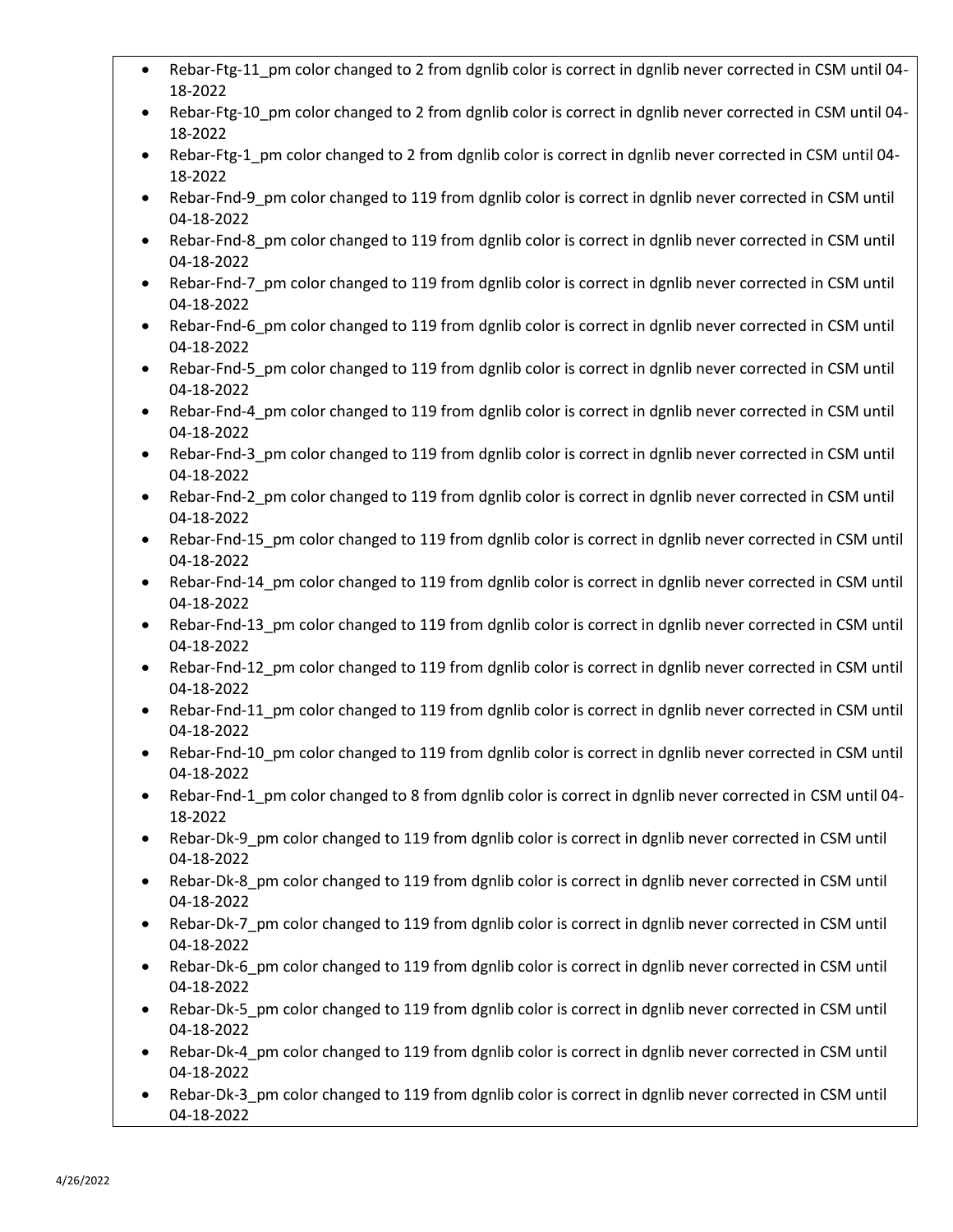- Rebar-Dk-2\_pm color changed to 119 from dgnlib color is correct in dgnlib never corrected in CSM until 04-18-2022
- Rebar-Dk-15 pm color changed to 119 from dgnlib color is correct in dgnlib never corrected in CSM until 04-18-2022
- Rebar-Dk-14 pm color changed to 119 from dgnlib color is correct in dgnlib never corrected in CSM until 04-18-2022
- Rebar-Dk-13 pm color changed to 119 from dgnlib color is correct in dgnlib never corrected in CSM until 04-18-2022
- Rebar-Dk-12 pm color changed to 119 from dgnlib color is correct in dgnlib never corrected in CSM until 04-18-2022
- Rebar-Dk-11 pm color changed to 119 from dgnlib color is correct in dgnlib never corrected in CSM until 04-18-2022
- Rebar-Dk-10\_pm color changed to 119 from dgnlib color is correct in dgnlib never corrected in CSM until 04-18-2022
- Rebar-Dk-1\_pm color changed to 119 from dgnlib color is correct in dgnlib never corrected in CSM until 04-18-2022
- Rebar-Col-9 pm changing color to 1 from 117 this is new color for visualization of 3D bridges
- Rebar-Col-8\_pm changing color to 1 from 117 this is new color for visualization of 3D bridges
- Rebar-Col-7 pm changing color to 1 from 117 this is new color for visualization of 3D bridges
- Rebar-Col-6 pm changing color to 1 from 117 this is new color for visualization of 3D bridges
- Rebar-Col-5 pm changing color to 1 from 117 this is new color for visualization of 3D bridges
- Rebar-Col-4 pm changing color to 1 from 117 this is new color for visualization of 3D bridges
- Rebar-Col-3 pm changing color to 1 from 117 this is new color for visualization of 3D bridges
- Rebar-Col-2 pm changing color to 1 from 117 this is new color for visualization of 3D bridges
- Rebar-Col-15 pm changing color to 1 from 117 this is new color for visualization of 3D bridges
- Rebar-Col-14 pm changing color to 1 from 117 this is new color for visualization of 3D bridges
- Rebar-Col-13\_pm changing color to 1 from 117 this is new color for visualization of 3D bridges
- Rebar-Col-12 pm changing color to 1 from 117 this is new color for visualization of 3D bridges
- Rebar-Col-11 pm changing color to 1 from 117 this is new color for visualization of 3D bridges
- Rebar-Col-10 pm changing color to 1 from 117 this is new color for visualization of 3D bridges
- Rebar-Col-1 pm changing color to 1 from 117 this is new color for visualization of 3D bridges
- Rebar-Cap-9 pm changing color to 6 from 63 this is new color for visualization of 3D bridges
- Rebar-Cap-8 pm changing color to 6 from 63 this is new color for visualization of 3D bridges
- Rebar-Cap-7 pm changing color to 6 from 63 this is new color for visualization of 3D bridges
- Rebar-Cap-6 pm changing color to 6 from 63 this is new color for visualization of 3D bridges
- Rebar-Cap-5 pm changing color to 6 from 63 this is new color for visualization of 3D bridges
- Rebar-Cap-4\_pm changing color to 6 from 63 this is new color for visualization of 3D bridges
- Rebar-Cap-3 pm changing color to 6 from 63 this is new color for visualization of 3D bridges
- Rebar-Cap-2 pm changing color to 6 from 63 this is new color for visualization of 3D bridges
- Rebar-Cap-15 pm changing color to 6 from 63 this is new color for visualization of 3D bridges
- Rebar-Cap-14 pm changing color to 6 from 63 this is new color for visualization of 3D bridges
- Rebar-Cap-13 pm changing color to 6 from 63 this is new color for visualization of 3D bridges
- Rebar-Cap-12 pm changing color to 6 from 63 this is new color for visualization of 3D bridges
- Rebar-Cap-11\_pm changing color to 6 from 63 this is new color for visualization of 3D bridges
- Rebar-Cap-10 pm changing color to 6 from 63 this is new color for visualization of 3D bridges
- Rebar-Cap-1 pm changing color to 6 from 63 this is new color for visualization of 3D bridges
- Rebar-Bw-9 pm changing color to 27 from 19 matches the component color
- Rebar-Bw-8 pm changing color to 27 from 19 matches the component color
- Rebar-Bw-7 pm changing color to 27 from 19 matches the component color
- Rebar-Bw-6 pm changing color to 27 from 19